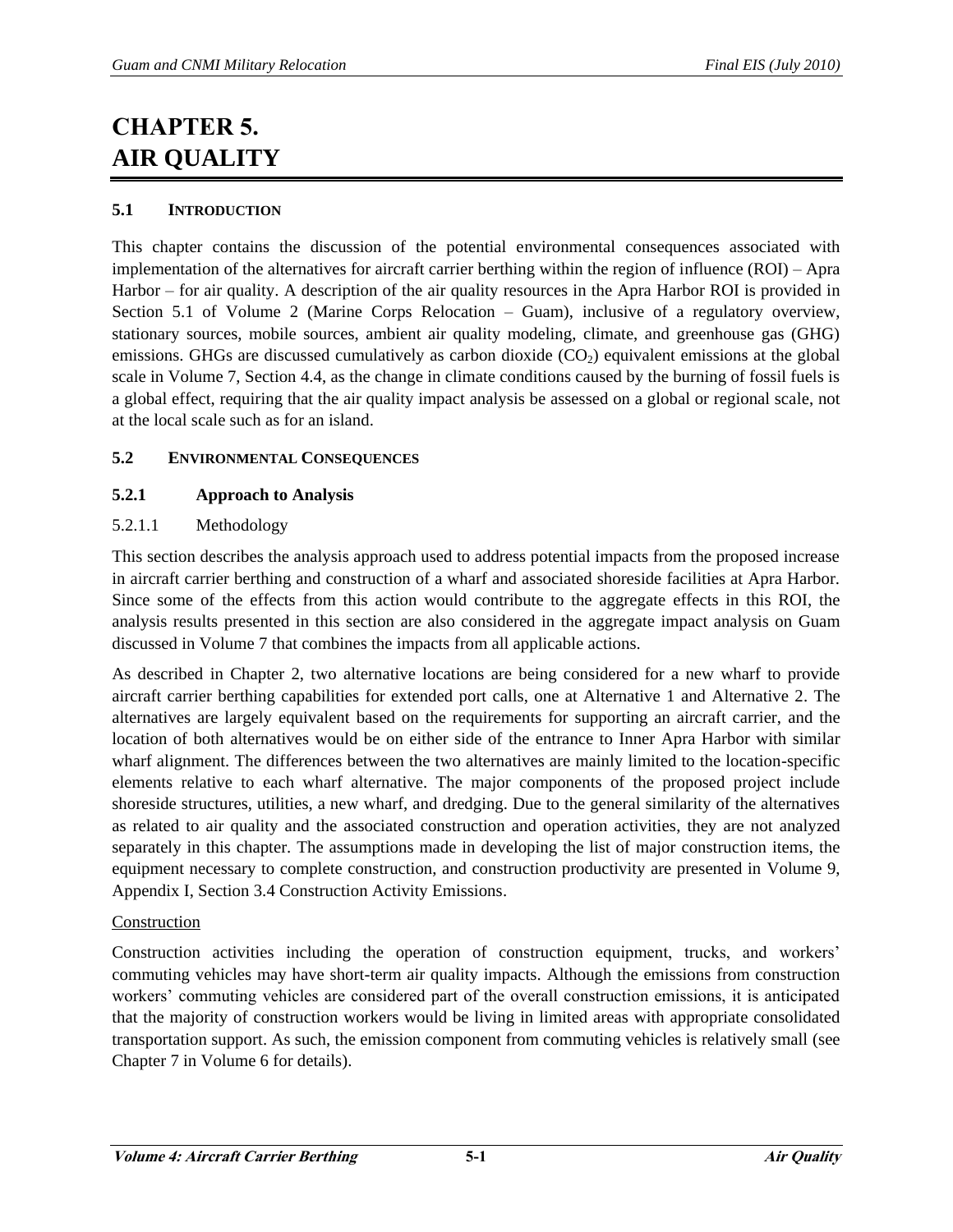In estimating construction-related criteria pollutants and  $CO<sub>2</sub>$  emissions, the usage of equipment, the likely duration of each activity, and manpower estimates for the construction were based on the information provided in Chapter 2 for the future project-associated construction activities under each alternative.

Estimates of construction crew and equipment requirements and productivity were based on the data contained in 2003 *RSMeans Facilities Construction Cost Data* (RSMeans 2003) and 2006 *RSMeans Heavy Construction Cost Data* (RSMeans 2006). It is assumed for emissions estimate purposes that most construction activities would occur between 2011 through 2014 and then dredging would occur from 2014 to 2015.

Estimates of construction equipment operational emissions were based on estimated hours of equipment use and the emission factors for each type of equipment, as provided by the United States (U.S.) Environmental Protection Agency's (USEPA) NONROAD emission factor model and the national default model inputs for NONROAD engines, equipment, and vehicles of interest provided with the model (USEPA 2008). The average equipment horsepower values and equipment power load factors are also provided in association with the NONROAD emission factor model. Since the operational activity data presented in RSMeans' cost data books are generated based on the overall length of time equipment is present on site, an equipment actual running time factor (i.e., actual usage factor) was further employed to determine actual equipment usage hours for the purpose of estimating equipment emissions. The usage factor for each equipment type was obtained from Federal Highway Administration's (FHWA) Roadway Construction Noise Model User's Guide (FHWA 2006). Emission factors related to constructionassociated delivery trucks were estimated using USEPA Mobile6 emission factor model (USEPA 2003), because it provides a specific emission factor database for various truck classifications. The workers' commuting vehicle emissions were also estimated using the Mobile6 model and assumed workers would travel approximately an average of 10 miles (mi) (16.1 kilometers [km]) per day to the site using shuttle buses or vans.

A maximum sulfur content of 0.5% was conservatively used to predict  $SO_2$  and PM emissions for dieselpowered equipment and vehicles based on USEPA's Heavy-Duty Standards/Diesel Fuel Regulatory Impact Analysis (RIA) (USEPA 2000). Based on the RIA, data observed in 1992 shows that No. 2 diesel fuel imports actually had sulfur content ranging from 0.39% to 0.5%. Therefore, using the actual highest sulfur content observed in 1992 (0.5%) for vehicles in this analysis is considered appropriate and conservative and is also coincident with the highest sulfur content fuel input available in available both in the NONROAD and Mobile6 models. It should also be noted that with the introduction of the Heavy-Duty Engine and Vehicle Standards and Highway Diesel Fuel Sulfur Control Requirements (40 CFR Parts 69, 80, and 86) in 2006, refiners were required to start producing diesel fuel for use in highway vehicles with a sulfur content of no more than 15 ppm. Therefore, the sulfur content of fuels since 1992 has decreased in general although Guam has been granted an exemption from using low sulfur fuel (see Volume 6, Section 7.2). DoD is currently examining the potential use of ultra low sulfur fuel for construction activities and highway diesel vehicles on Guam, so that the actual sulfur content used may be far lower than the results provided here. The detailed methodology used to calculate these emissions is presented in Volume 9, Appendix I, Section 3.4 Construction Activity Emission.

# Operation

Operational activities are common to both of the alternatives. The operational elements that have potential to have air quality impact during aircraft carrier berthing include:

Aircraft carrier on-board diesel generator operations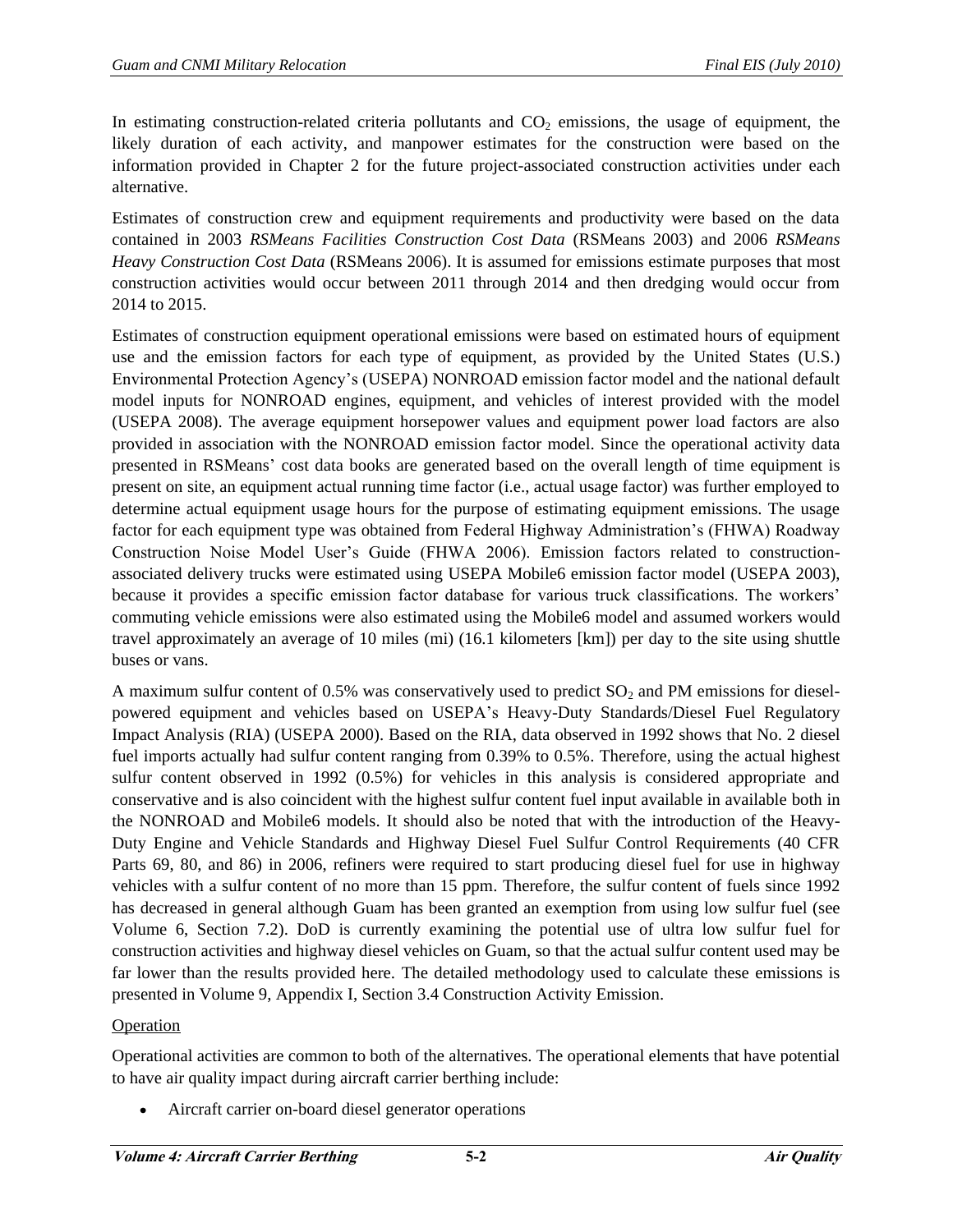- Aircraft carrier routine maintenance  $\bullet$
- Transient aircraft
- Escort vessels  $\bullet$
- Tugboats that assist in navigating the aircraft carrier through the harbor  $\bullet$
- On-road vehicles transporting the aircraft carrier crew
- On-road trucks for transporting materials to and from aircraft carriers.  $\bullet$

In 1999, the Navy published a Final Environmental Impact Statement (EIS) for *Developing Home Port Facilities for Three Nimitz Class Aircraft Carriers in Support of the U.S. Pacific Fleet* (Navy 1999). In the FINAL EIS, an emissions inventory for one aircraft carrier homeporting for half a year was developed. This inventory was used to prorate the aircraft carrier emissions based on an increase in aircraft carrier berthing days at Apra Harbor of 47 days.

The emissions from aircraft taking off from the aircraft carrier, parking at Andersen Air Force Base (AFB), and ultimately flying back were estimated using the methods, emission factors, and numbers of new sorties obtained from the following references:

- The Procedures of Emission Inventory Preparation, Volume IV: Mobile Sources (USEPA 1992)
- Aircraft engine emission factors developed by the Navy's Aircraft Environmental Support Office (AESO 1999a, 1999b, 1999c; 2000a, 2000b, 2001)
- The Aircraft Noise Study for Guam Joint Military Master Plan at Andersen AFB (Wyle 2008).

Accompanying vessel and tugboat emissions during each air carrier escort were not considered in the analysis because the number of aircraft carrier visits on an annual basis would not increase although the number of berthing days would increase. The operations of vessels and tugboats are expected to increase during the training when the aircraft carrier stays longer at the Apra Harbor and such training-related increased activities from vessels and tugboats are considered in Volume 2.

As described in Chapter 2, the radioactive material operation on Guam would be limited to minor emergency unscheduled repairs and emergency response, and no radioactive waste would be brought ashore. Scheduled maintenance and repair of the Naval Nuclear Propulsion Program (NNPP) would be conducted at the ship's homeport; therefore, there would be no radioactive air emissions from the proposed action.

The aircraft carrier berthing-related vehicle operation would be increased due to an increase in berthing days. However, since air emissions resulting from an increase in on-road vehicular trips are considered in the traffic-related air quality impact analysis contained in Volume 6, vehicular emissions are not discussed in this Volume.

# 5.2.1.2 Determination of Significance

Under the Clean Air Act (CAA), ships, motor vehicles, and construction equipment are exempt from air permitting requirements. Since the emissions from these sources associated with the proposed project would occur in areas that are in attainment of the National Ambient Air Quality Standards (NAAQS) for all criteria pollutants except sulfur dioxide  $(SO<sub>2</sub>)$ , the General Conformity Rule  $(GCR)$  is not applicable. Nonetheless, the National Environmental Policy Act (NEPA) and its implementing regulations require analysis of the significance of air quality impacts from these sources as well as non-major stationary sources. However, neither NEPA nor its implementing regulations have established criteria for determining the significance of air quality impacts from such sources in CAA attainment areas.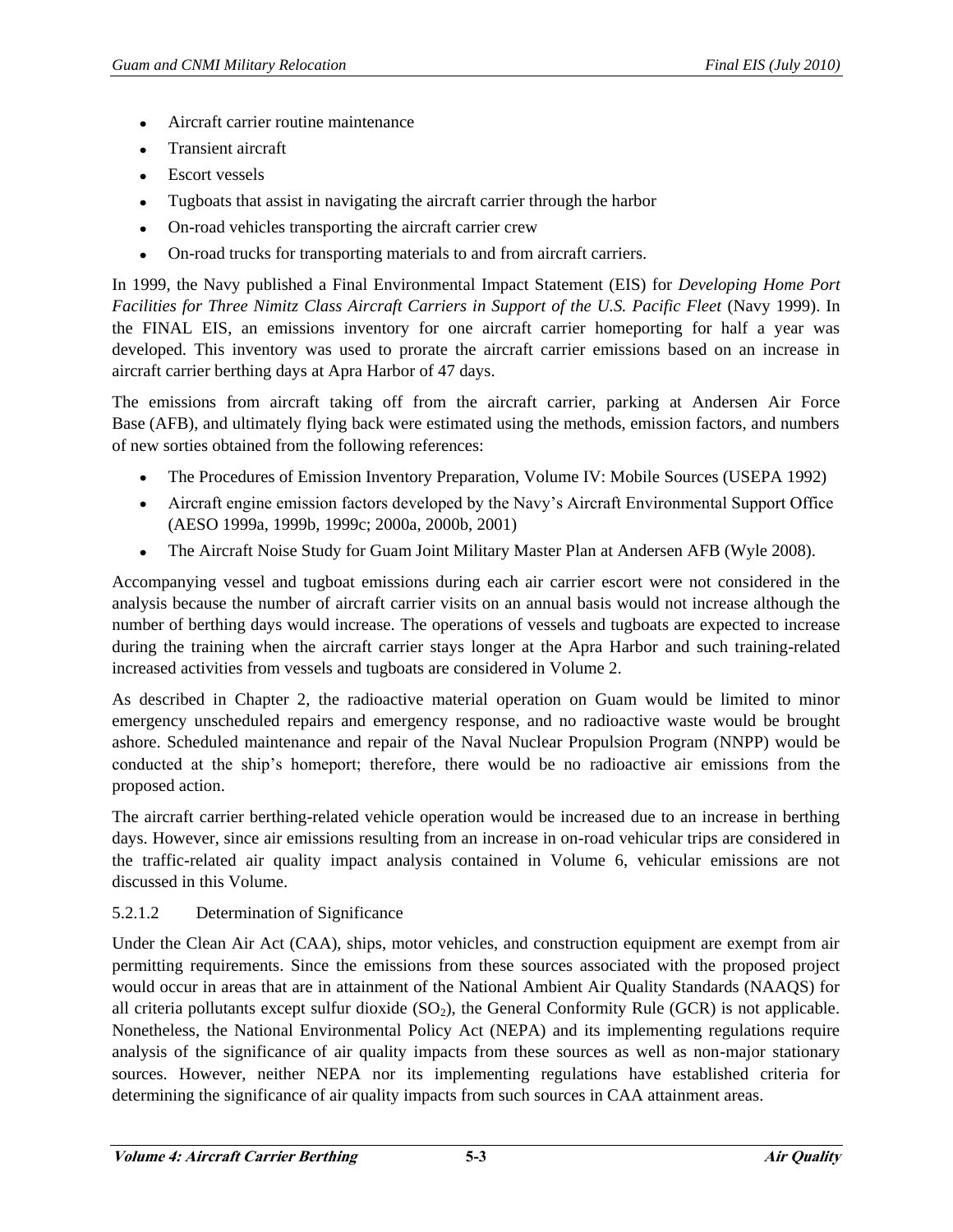In the GCR applicable to nonattainment areas, USEPA uses the "major stationary source" definition under the New Source Review program as the *de minimis* levels to separate presumably exempt actions from those requiring a positive conformity determination. Since the proposed action and alternatives would occur mostly in areas that have always been in attainment, this Environmental Impact Statement (EIS) selected the "major stationary source" definition (250 tons per year [TPY] or more of any air pollutant subject to regulations under the CAA) from the Prevention of Significant Deterioration (PSD) program. The PSD source threshold is used as the threshold for locations that are in attainment for determining the potential significance of air quality impacts from these sources.  $CO<sub>2</sub>$  is not a criteria pollutant and the 250 TPY significance threshold is not applicable to it. The potential effects of  $CO<sub>2</sub>$  and other greenhouse gas emissions are by nature global and are based on cumulative impacts. Individual sources are not large enough to have an appreciable effect on climate change. Hence, the impact of proposed CO2 and other greenhouse gas emissions is discussed in the context of cumulative impacts in Volume 7 in terms of  $CO<sub>2</sub>$  equivalency.

As noted above, neither the PSD permitting program nor the GCR are applicable to these mobile sources and non-major stationary sources in attainment areas. Therefore, the analysis of construction and operational incremental emissions from these sources in attainment areas and the significance criteria selected (250 TPY) are solely for the purpose of informing the public and decision makers about the relative air quality impacts from the proposed action and other alternatives under NEPA requirements.

Parts of Apra Harbor, including the area proposed for the aircraft carrier berthing, are within a  $SO<sub>2</sub>$ nonattainment area due to emissions associated with the operation of the Piti Power Plant (see Figure 5.1-1 of Volume 2). Under the GCR, emissions associated with all operational and construction activities from a proposed federal action, both direct and indirect, must be quantified and compared to annual *de minimis* (threshold) levels for pollutants that occur within the applicable nonattainment area. Direct emissions are emissions of a criteria pollutant or its precursors that are caused or initiated by a federal action and occur at the same time and place as the action. Indirect emissions are emissions occurring later in time and/or further removed in distance from the action itself. Indirect emissions must be included in the determination, if both of the following apply:

- The federal agency proposing the action can practicably control the emissions and has continuing program responsibility to maintain control.
- The emissions caused by the federal action are reasonably foreseeable.

Both of these situations apply and therefore indirect emissions were included in the determination. The SO2 emissions estimated for the activities associated with the proposed aircraft carrier berthing from both stationary and mobile sources are compared with the 100 TPY *de minimis* level to determine the impact significance of the increase in  $SO_2$  emissions. The overall air quality impacts, including the general conformity applicability requirements, are discussed for Alternative 1 in Volume 7, which addresses the combined effects from all project components under the proposed action and presents an overall aggregate effect.

# 5.2.1.3 Issues Identified during Public Scoping Process

The following analyses focus on addressing potential air quality impacts onshore and offshore from implementation of the proposed action. As part of the analysis, concerns relating to air quality effects that were raised by the public, including regulatory stakeholders, during scoping meetings were addressed, if sufficient project data and available impact criteria were available. These include: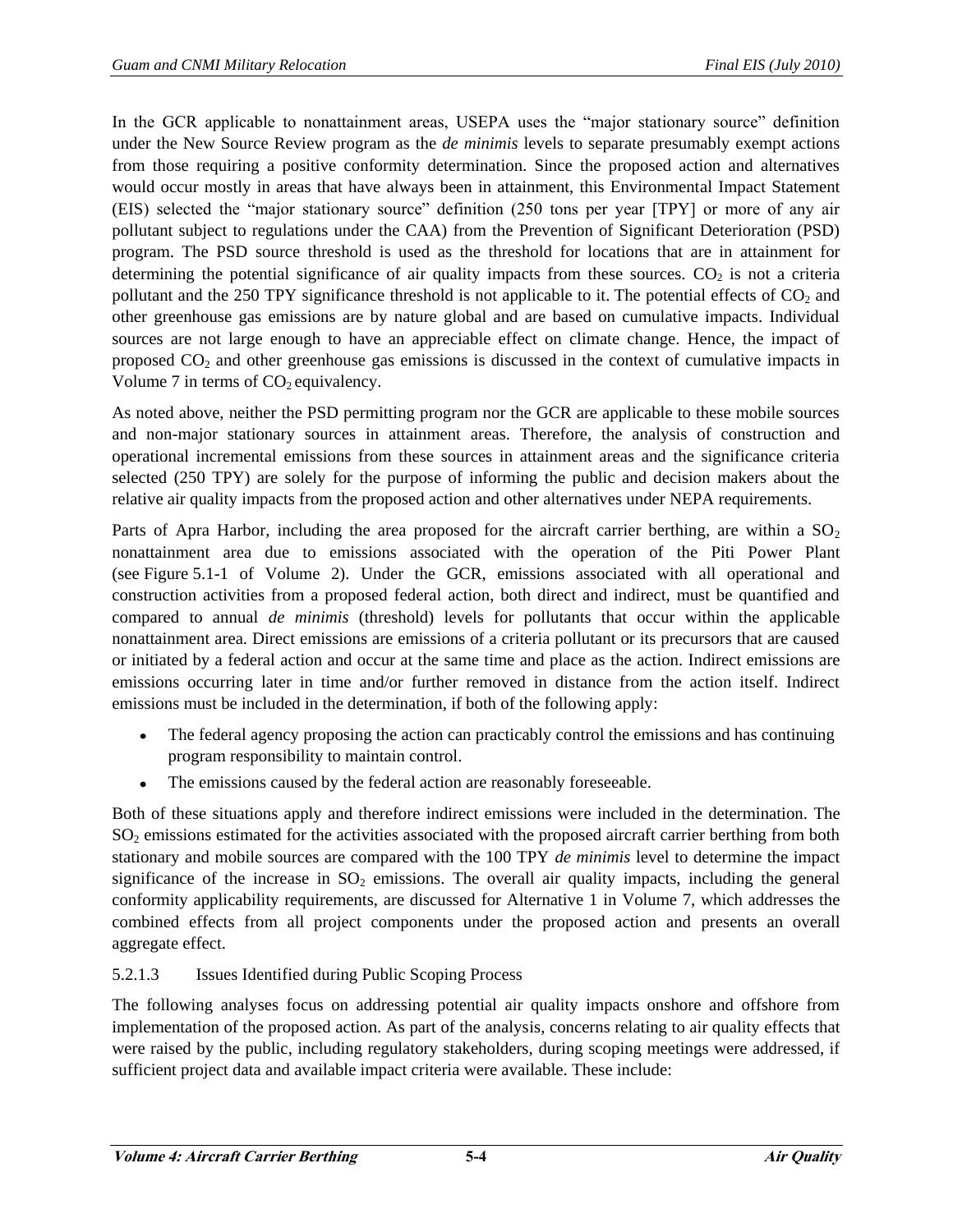- Increases in vehicle and vessel emissions and disclosure of available information of health risks  $\bullet$ associated with vehicle emissions and mobile source air toxics.
- Increases in construction-related emissions and impacts including emissions estimates of criteria  $\bullet$ pollutants and diesel particulate matter (PM) from construction of alternatives.
- Compliance with the GCR in siting project facilities.  $\bullet$

# **5.2.2 Alternative 1 Polaris Point (Preferred Alternative)**

## 5.2.2.1 Onshore

## Construction

Under Alternative 1 the Navy proposes to construct a new deep-draft wharf along the northern coastline of Polaris Point, which is the preferred location for a new aircraft carrier wharf. The design and construction of a new wharf at Polaris Point supports the Navy's need to berth transient aircraft carriers for extended port calls and durations increasing from 16 to 63 days annually; an increase of 47 days. The proposed Polaris Point wharf would be aligned parallel to the coast with reduced clearance on the eastern edge.

Estimates on construction activities were calculated to identify equipment, material, and manpower requirements for the construction associated with the proposed aircraft carrier berthing project at Polaris Point. Assumptions were made to develop a list of major construction items, necessary equipment, and productivity levels necessary for the completed construction of Polaris Point including, but not limited to: shoreside structure prototypes, a bermed fuel tank, an electric substation, stormwater management, the Morale, Welfare and Recreation (MWR) area, a sewer pump station, a Bilge and Oily Wastewater Treatment System (BOWTS) pump station, a BOWTS pump station prototype, and the wharf and related dredging activities.

The emissions produced from potential construction, vehicle and paving activities that would occur from 2011 to 2014 form the basis from which the total air pollutant emissions in TPY were calculated. The calculated total emissions are summarized in Table 5.2-1 and detailed in Volume 9, Appendix I, Section 3.4.3 Construction Emissions: Marine Corps Relocation – Aircraft Carrier Berthing. Estimates of the emissions associated with dredging activities and dredged material disposal were conducted for both 100% disposal in the Ocean Dredged Material Disposal Site (ODMDS) and 100% disposal at the upland site(s) (Table 5.2-1). Logistics and air quality impacts for beneficial reuse of dredged material were covered as part of estimates of movements of aggregates for construction projects, which is discussed in Volume 6.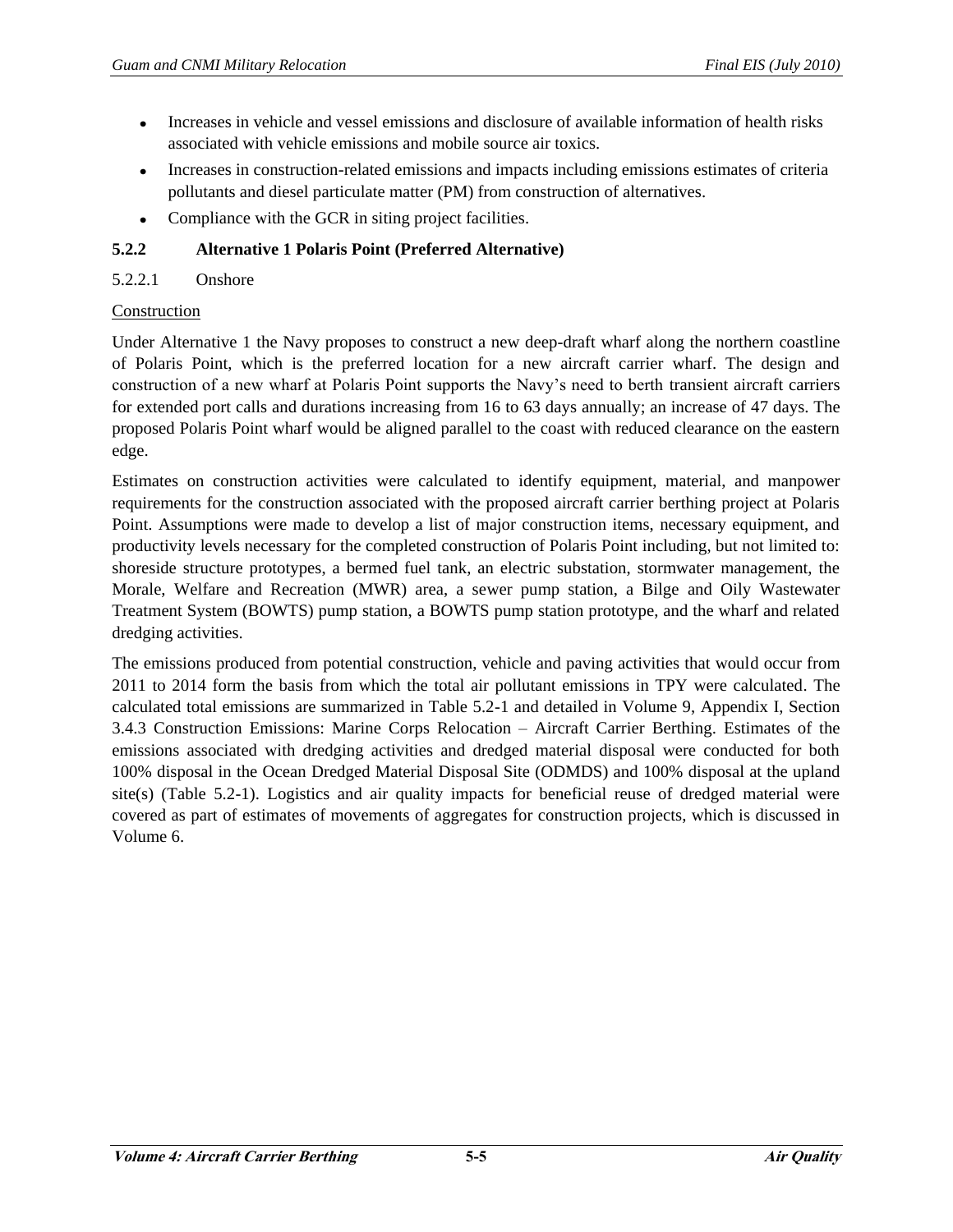|                                                                           | Pollutant (TPY) |      |           |            |          |            |                 |
|---------------------------------------------------------------------------|-----------------|------|-----------|------------|----------|------------|-----------------|
| Activity                                                                  | SO <sub>2</sub> | CO   | $PM_{10}$ | $PM_{2.5}$ | $NO_{x}$ | <b>VOC</b> | CO <sub>2</sub> |
| Construction<br>$(2011 - 2014)$                                           | 0.4             | 1.4  | 0.1       | 0.1        | 0.7      | 0.2        | 118.9           |
| Dredging and<br>Disposal,<br><b>ODMDS</b> Option<br>$(2014 - 2015)$       | 0.1             | 8.0  | 1.0       | 0.3        | 0.4      | 9.9        | 540.3           |
| Dredging and<br>Disposal,<br><b>Upland Site Option</b><br>$(2014 - 2015)$ | 0.2             | 4.1  | 0.5       | 0.1        | 0.4      | 5.0        | 307.0           |
| Operation (2015 and after)                                                |                 |      |           |            |          |            |                 |
| <b>Aircraft Carrier</b>                                                   | 0.1             | 0.2  | 0.1       | NA         | 1.1      | 1.3        | <b>NA</b>       |
| <b>Transient Aircraft</b>                                                 | 0.4             | 91.1 | 4.6       | 8.4        | 26.2     | 0.4        | <b>NA</b>       |
| <b>Total Operation</b>                                                    | 0.5             | 91.3 | 4.7       | 8.4        | 27.3     | 1.7        | <b>NA</b>       |

**Table 5.2-1. Total Increased Annual Emissions - Alternatives 1 and 2** 

*Legend:* VOC = volatile organic compound

#### Operation

The operational emissions from the extended aircraft carrier berthing were predicted based on Navyprovided aircraft carrier emission inventory data for half-year berthing (U.S. Navy 1999). The increase in emissions from the additional 47 days per year aircraft carrier berthing schedule was prorated using the emissions inventory established by the Navy (U.S. Navy 1999).

Given the lack of sortie data for aircraft flight operation originated from the aircraft carrier during the additional 47-day berthing schedule, the air emissions that would result from aircraft operations initiated from the aircraft carrier were estimated using the operational forecasts described in the Aircraft Noise Study for Guam Joint Military Master Plan at Andersen AFB (Wyle 2008). The net increase in the sortie level for each applicable aircraft type in additional 47-day berthing, input parameters, and the methodologies used to calculate them are described in Volume 9, Appendix I, Section 3.3.2 Aircraft Operational Emissions from Aircraft Carrier Berthing. The estimated emissions of the aircraft operations at the aircraft carrier berthing site are shown in Table 5.2-1.

In Volume 7, predicted construction emissions (2011 through 2015) and operational emissions (2015 and after) are combined with the emissions from other components of the proposed action to determine the overall potential air emissions impact significance using the impact thresholds described in Section

#### 5.2.2.2 Onshore

The construction and operation emissions shown in Table 5.2-1 are all below the significance criteria of 250 TPY for air pollutants subject to regulations under the CAA, as described in Section 5.2.1.2. The  $SO<sub>2</sub>$ emissions were also all below the 100 TPY *de minimis* level, indicating that there would be no significant impact from  $SO<sub>2</sub>$  emissions.

#### 5.2.2.3 Offshore

As discussed previously, offshore aircraft carrier, accompanying vessels, and tugboat emissions would not change from current levels, as these operations are associated with number of aircraft carrier visits, rather than the number of berthing days. Therefore, existing air quality conditions offshore would remain unchanged under Alternative 1. Offshore aircraft carrier presence, including accompanying vessels and air operation, is associated with continued operations in surrounding waters. Limited near shore activity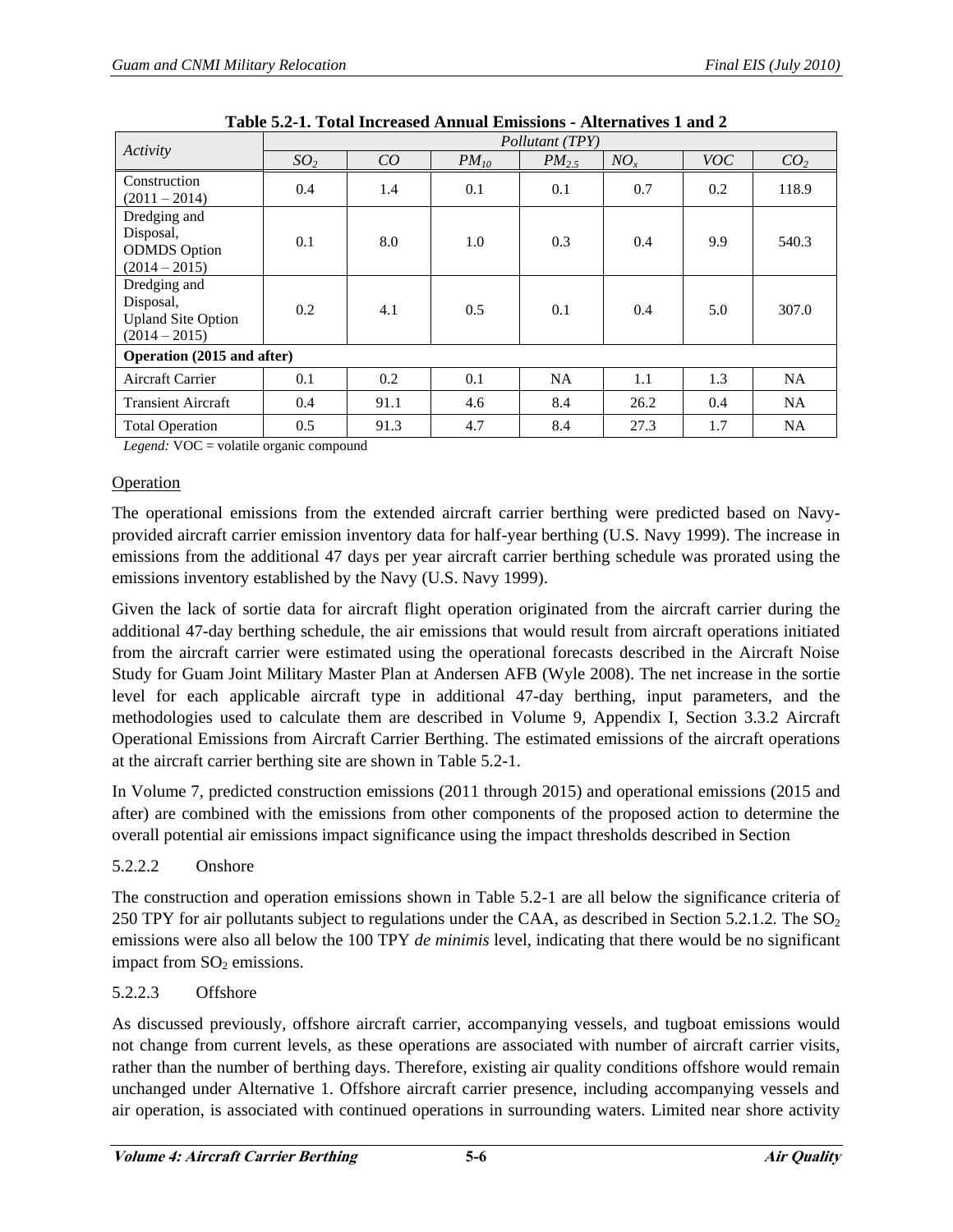within territorial waters of the United States would be associated with the limited port calls to Guam and would not result in a significant increase in emissions over present activities.

## Construction

Existing air quality conditions offshore would remain unchanged under Alternative 1.

## Operation

Existing air quality conditions offshore would remain unchanged under Alternative 1.

### 5.2.2.4 Summary of Alternative 1 Impacts

As summarized in Table 5.2-2, air emissions associated with both construction and operational components of Alternative 1 would be well below the significance criteria of 250 TPY for air pollutants subject to regulations under the CAA. The predicted  $SO_2$  emissions would be below the 100 TPY *de minimis* level within the nonattainment area. Therefore, all project-specific air quality impacts are considered less than significant for all areas for this action. The overall air quality impacts, including the general conformity applicability requirements, are discussed in Volume 7, which addresses the combined effects from all project components under the proposed action and presents an overall aggregate effects determination.

## 5.2.2.5 Alternative 1 Proposed Mitigation Measures

No mitigation measures would be required for this action, as emissions are below criteria levels. However, the use of low sulfur fuels for construction vehicles could be used to minimize emissions. Proposed mitigation measures for combined effects of all components considered in this EIS are discussed in Volume 7.

Volume 7, Chapter 2 describes two additional mitigation measures; force flow reduction and adaptive program management of construction. Implementing either of these mitigation measures could further reduce impacts to air quality by lowering peak population levels during construction.

| Area     | Project<br>Activities | <b>Project Air Quality Impacts</b>                                                                                                             |
|----------|-----------------------|------------------------------------------------------------------------------------------------------------------------------------------------|
| Onshore  | Construction          | Less than significant adverse impacts to air quality. Construction emissions from<br>all components would be well below significance criteria. |
|          | Operation             | Less than significant adverse impacts to air quality. Operational emissions from<br>all components would be well below significance criteria.  |
| Offshore |                       | Construction No impacts to air quality.                                                                                                        |
|          | Operation             | No impacts to air quality.                                                                                                                     |

| Table 5.2-2. Summary of Alternative 1 Impacts |  |
|-----------------------------------------------|--|
|-----------------------------------------------|--|

# **5.2.3 Alternative 2 Former Ship Repair Facility (SRF)**

# 5.2.3.1 Onshore

# Construction

The construction of a new deep-draft wharf at Alternative 2 would angle the structure through the finger piers at the site. As described in Section 2.3, Alternatives 1 and 2 share many of the same components. The construction, inclusive of dredging, and operation elements would be similar for Alternatives 1 and 2. Therefore, construction air emissions associated with Alternative 2 are the same as under Alternative 1, as presented in Section 5.2.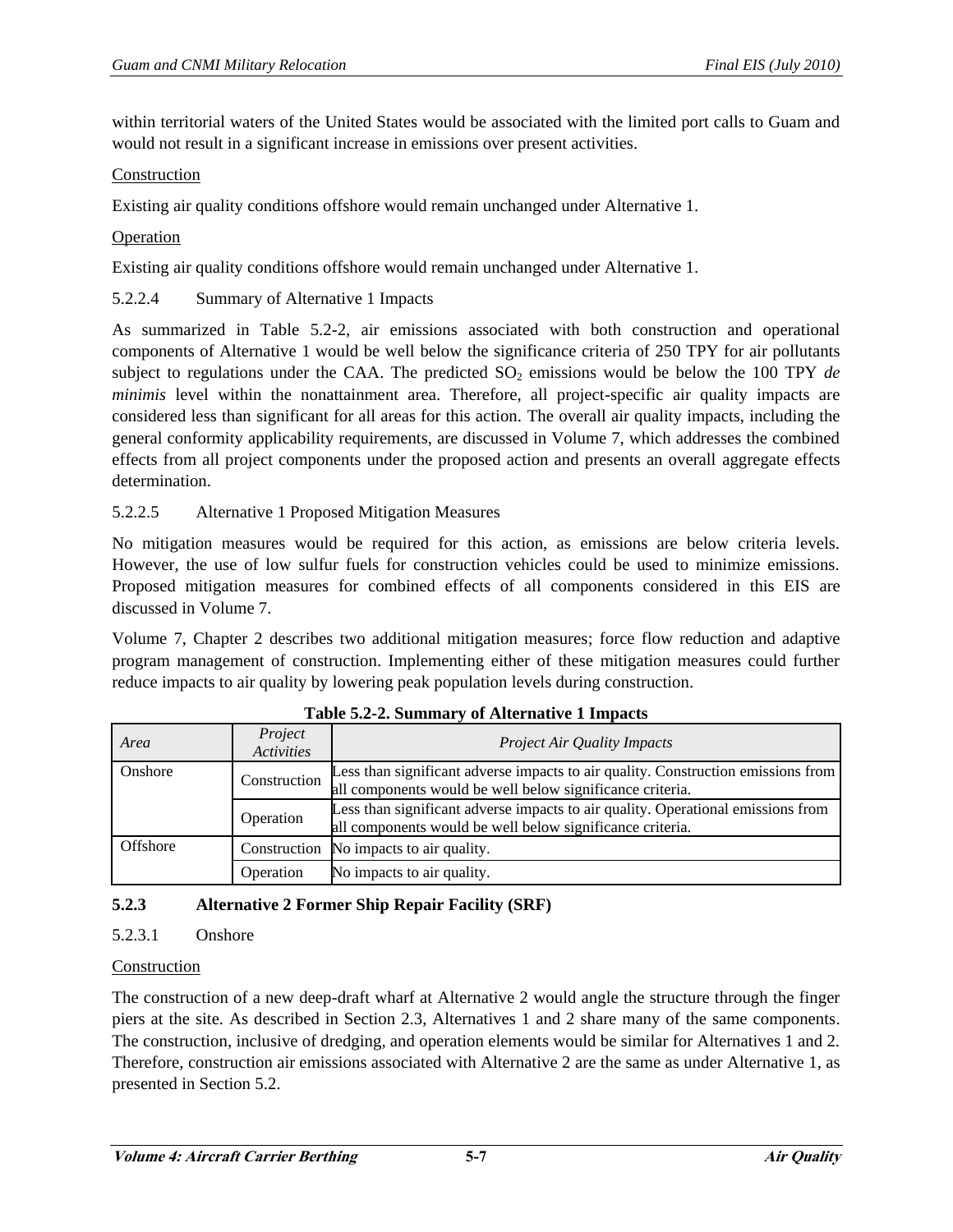## Operation

The operational emissions from the extended aircraft carrier berthing for Alternative 2 are considered to be the same as under Alternative 1. These emissions are summarized in Table 5.2-1.

## 5.2.3.2 Offshore

Air quality conditions under Alternative 2 would be the same as those described under Alternative 1. Therefore, potential air quality impacts would not result in a significant increase in emissions over present activities under Alternative 2.

## Construction

Air quality conditions under Alternative 2 would be the same as those described under Alternative 1.

## Operation

Air quality conditions under Alternative 2 would be the same as those described under Alternative 1.

## 5.2.3.3 Summary of Alternative 2 Impacts

As summarized in Table 5.2-3, air emissions associated with both construction and operational components of Alternative 2 would be well below the significance criteria of 250 TPY for air pollutants subject to regulations under the CAA. The predicted  $SO_2$  emissions would be below the 100 TPY *de minimis* level within the nonattainment area. Therefore, all project-specific air quality impacts are considered less than significant for all areas for this action.

| Area     | Project<br><b>Activities</b> | <b>Project Air Quality Impacts</b>                                                                                                             |  |
|----------|------------------------------|------------------------------------------------------------------------------------------------------------------------------------------------|--|
| Onshore  | Construction                 | Less than significant adverse impacts to air quality. Construction emissions from<br>all components would be well below significance criteria. |  |
|          | Operation                    | Less than significant adverse impacts to air quality. Operational emissions from<br>all components would be well below significance criteria.  |  |
| Offshore | Construction                 | No impacts to air quality.                                                                                                                     |  |
|          | Operation                    | No impacts to air quality.                                                                                                                     |  |

#### **Table 5.2-3. Summary of Alternative 2 Impacts**

# 5.2.3.4 Alternative 2 Proposed Mitigation Measures

The predicted construction emissions (2011 to 2014) and operational emissions (2015 and after) for criteria pollutants within each ROI are all below the 250 TPY threshold or 100 TPY  $SO_2$  threshold applicable for  $SO_2$  nonattainment areas. Therefore, potential air quality impacts under Alternative 2 are considered less than significant and emissions mitigation measures are not warranted. As identified for Alternative 1, low sulfur fuels for construction vehicles could be used to minimize emissions.

Volume 7, Chapter 2 describes two mitigation measures; force flow reduction and adaptive program management of construction that could further reduce air emissions by lowering peak population levels during construction.

# **5.2.4 No-Action Alternative**

Existing air quality conditions would remain unchanged under the no-action alternative. Under the noaction alternative there would be no wharf or associated facility construction to support the aircraft carrier extended visits in Apra Harbor and no dredging would be required.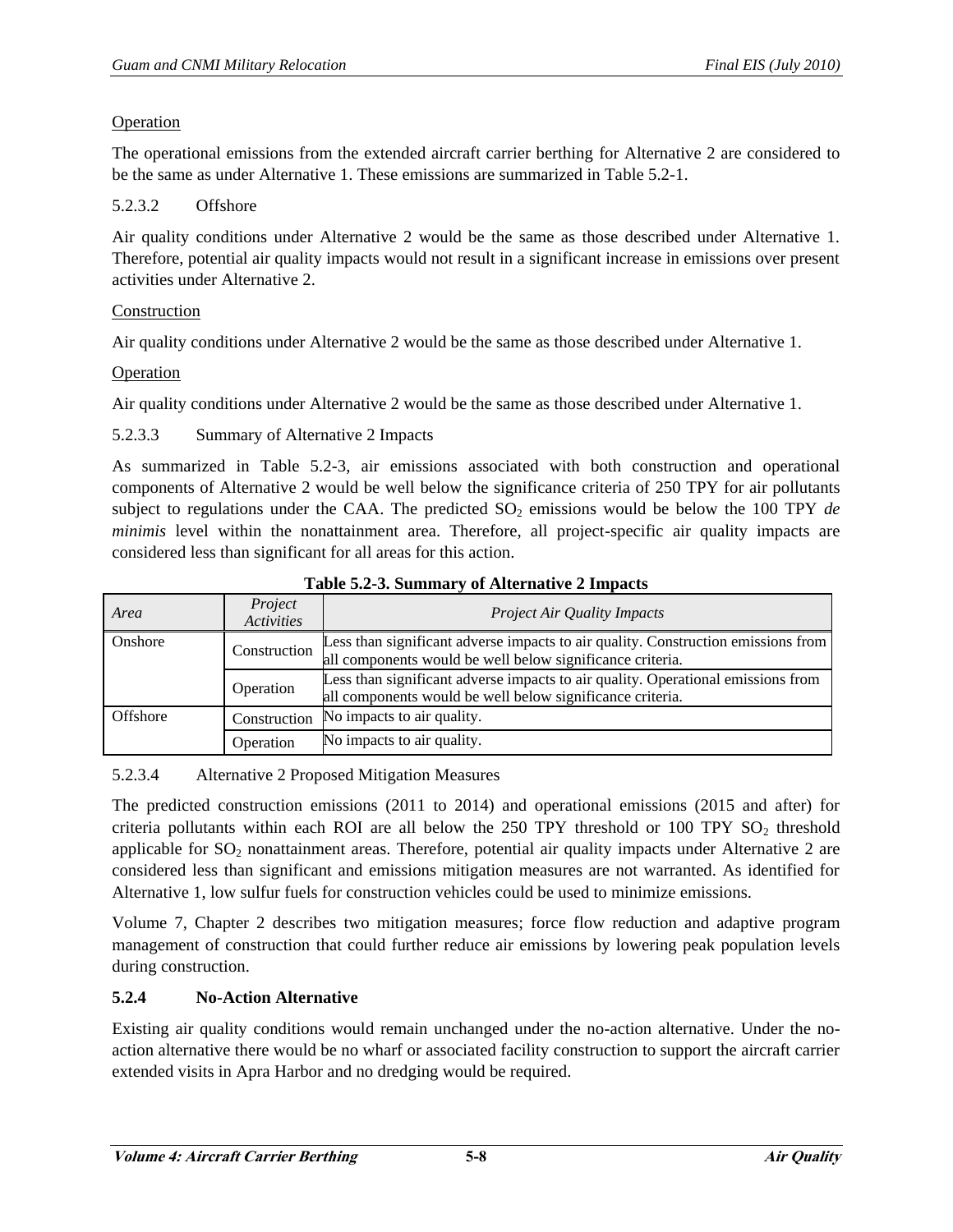### **5.2.5 Summary of Impacts**

Table 5.2-4 provides a summary of the potential impacts of the two action alternatives and the no-action alternative. None of the alternatives associated with construction and operational activities would result in significant adverse air quality impacts when compared to the significance criteria of 250 TPY for air pollutants subject to regulations under the CAA. SO<sub>2</sub> emissions were also well below the 100 TPY *de minimis* level used as the threshold for emissions within a nonattainment area. Air quality impacts associated with vehicle trips generated from all proposed activities, including the action described in this Volume, are covered in Volume 6. It should be noted that emissions thresholds must be applied to all relevant emissions from the entire proposed action to determine potential impact significance. Overall, air quality impacts for Alternative 1 are addressed in Volume 7 through a detailed comparison of such thresholds. Volume 7 also addresses the combined effects of all project components, inclusive of GHG emissions, under the proposed action.

| Table 5.2-4. Summary of Impacts                                                   |                                        |                         |  |  |
|-----------------------------------------------------------------------------------|----------------------------------------|-------------------------|--|--|
| Alternative 1                                                                     | No-Action Alternative<br>Alternative 2 |                         |  |  |
| <b>Potentially Impacted Resource: Onshore</b>                                     |                                        |                         |  |  |
| $\cdot$ LSI                                                                       | $\cdot$ LSI                            | $\boldsymbol{\cdot}$ NI |  |  |
| <b>Potentially Impacted Resource: Offshore</b>                                    |                                        |                         |  |  |
| $\cdot$ LSI                                                                       | $\cdot$ LSI                            | $\cdot$ NI              |  |  |
| $\sim$ $\sim$ $\sim$ $\sim$ $\sim$ $\sim$<br>1 T T T<br>$\mathbf{M}$<br>$\cdot$ 1 |                                        |                         |  |  |

*Legend:* LSI = Less than significant impact, NI = No impact

#### **5.2.6 Summary of Proposed Mitigation Measures**

As the predicted air emissions would result in less than significant impacts for all alternatives for both construction and operation components of the proposed action, no mitigation measures are warranted, as summarized in Table 5.2-5.

| Table 5.2-5. Building y of 1 roposed mitigation measures |                             |                                     |  |
|----------------------------------------------------------|-----------------------------|-------------------------------------|--|
|                                                          | <b>Onshore Alternatives</b> | <i><b>Offshore Alternatives</b></i> |  |
| <b>Construction</b>                                      |                             |                                     |  |
|                                                          | • No Mitigation Required    | • No Mitigation Required            |  |
| <b>Operation</b>                                         |                             |                                     |  |
|                                                          | • No Mitigation Required    | • No Mitigation Required            |  |

#### **Table 5.2-5. Summary of Proposed Mitigation Measures**

Volume 7, Chapter 2 describes two mitigation measures; force flow reduction and adaptive program management of construction that could reduce air emissions by lowering peak population levels during construction.